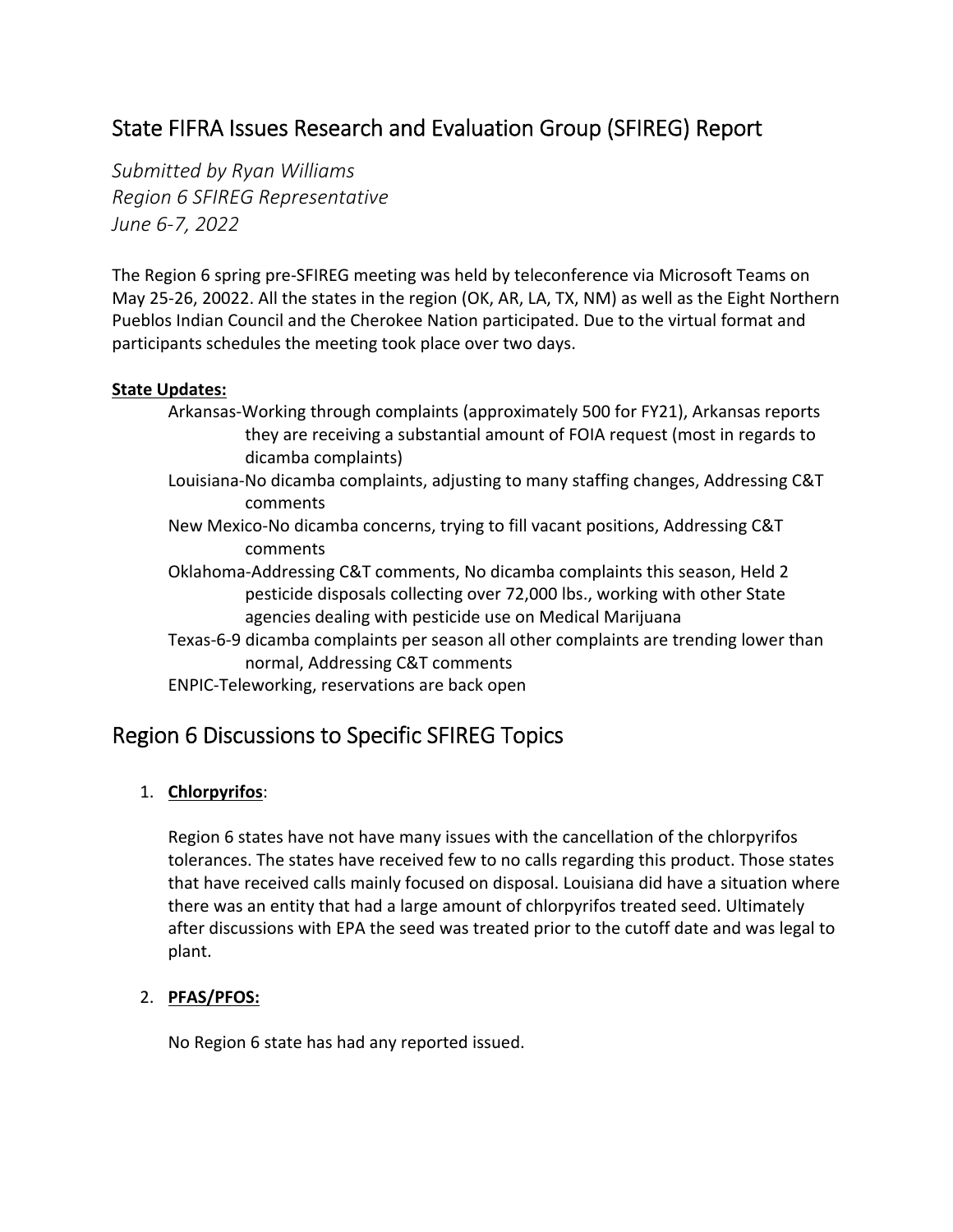### 3. **Treated Seed:**

Most states do not have any issues concerning treaded seed. All Region 6 states have a seed treatment applicator category and inspect these individuals regularly. The greatest concern with treated seed is when it comes to disposal. All Region 6 states have disposal programs but cannot afford to take large quantities of treated seed. There was one complaint discussed, this was a farmer emptying a drill in a ditch.

# 4. **Revised C&T Plans**:

All states have received comments and are working to address those comments. All states have requested an extension from the June  $1<sup>st</sup>$  date with most stating they would have the comments addressed by June 15<sup>th</sup>. Region 6 EPA staff have been great to work with; however all states feel like the goal post is continually moving. There was some concern with comments relating to issuing a license if an individual's license has been revoked in another state, as well as how CEU's are awarded.

It is apparent that EPA still has work to do to get these plans approved. The states are willing to work with our regional counterparts but also ask for understanding in regards to timelines and the amount of time it takes to address these comments.

# 5. **ESA Workplan:**

States are glad to see ESA a priority with product registration. Some states reported that Bulletins Live isn't always current. Co‐Regulators, such as SLA's would like to know more about what we are trying to protect.

# 6. **Enlist:**

The way the registration of this product was released caused chaos and panic in some of the Region 6 states. The timing of this could not have been worse for a lot of region 6 producers. States were fielding calls from producers that had already purchased and had the product on the farm. Ultimately corrections were made and for most, things turned out in their favor. The states hope that this does not happen again. There have not been any issues with this product in region 6 states. Louisiana is in the process to reduce state regulation on 2,4‐D and Dicamba.